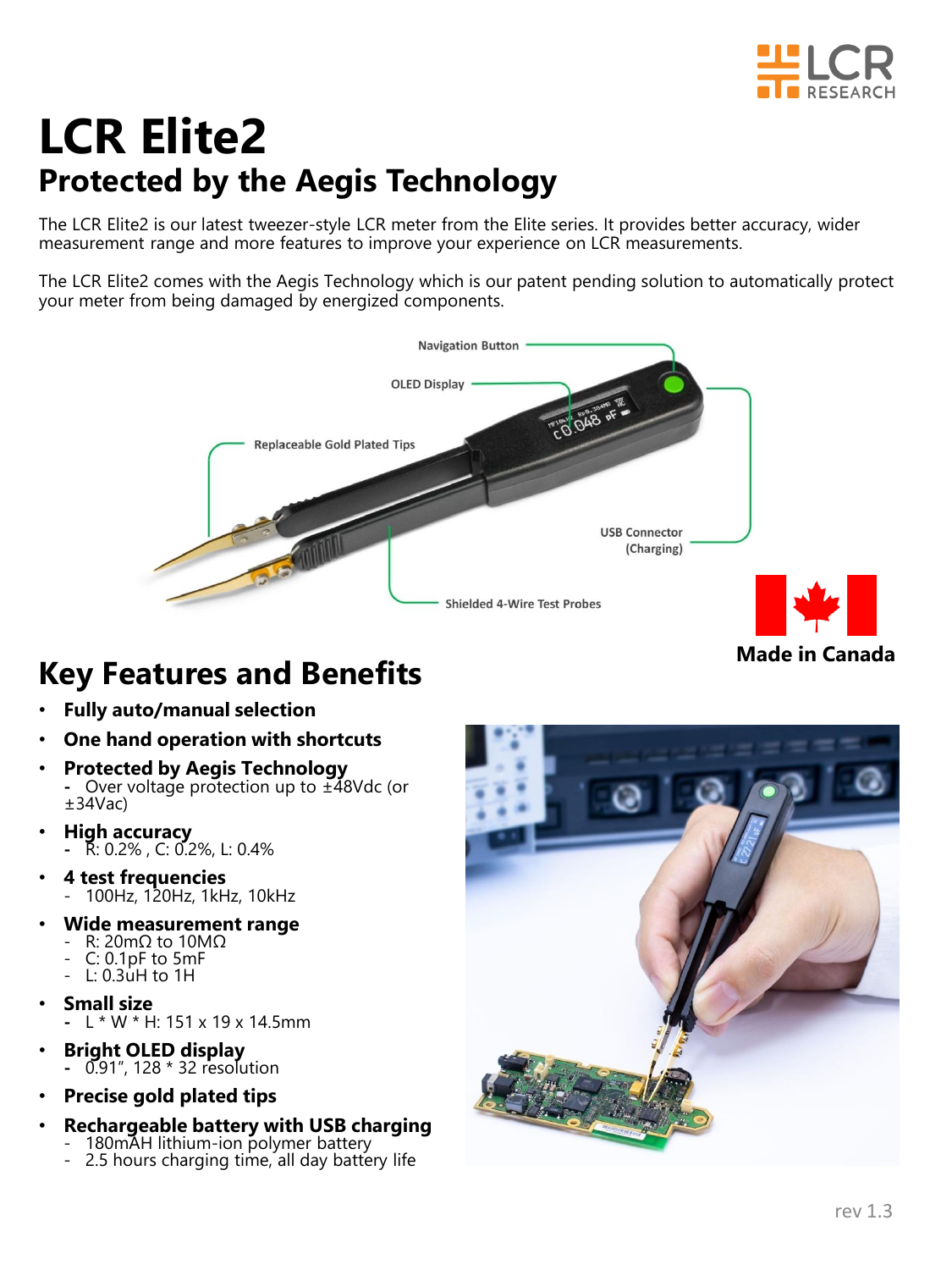

## **Innovative Aegis Technology – Protect Your LCR Meter**



The LCR Elite2 is protected by the Aegis Technology, our patent pending solution to automatically protect the meter from being damaged by energized components.

The traditional LCR meters have a common vulnerability to high voltage and current from the component they are measuring. In many cases, the component under testing can have stored energy, for example a charged capacitor or a powered on board. The energy in the component is a common problem that causes damage to LCR meters, thus requiring expensive and timeconsuming repairs.

The Aegis Technology solves this problem. It provides over voltage protection up to +/-48Vdc (or +/-34Vac). In normal operation, it is transparent and doesn't affect the measurement results thanks to the low parasitic design. When an abnormal voltage is applied on the meter's test tips, no matter positive or negative, the Aegis Technology detects it right away and automatically disconnects it from the meter. The "OVER VOLT" message is shown on the display to remind the user to de-energize the component under testing. To return the LCR Elite2 to normal operation mode, simply remove the meter from the component and press the button. No components are damaged and no fuse replacement is required.

### **An Accurate LCR Meter with Self Calibration**



Built with more advanced chipset and algorithm, LCR Elite2 greatly improves measurement accuracy. It delivers a basic accuracy of 0.2% for both resistance and capacitance and 0.4% for inductance. Each meter is fully calibrated during production and shipped with a NIST (National Institute of Standards and Technology) traceable calibration certificate.

The LCR Elite2 provides self calibration function that can be done in less than 30 seconds by simply shorting and opening two test tips. The self calibration significantly reduces the device's internal and external parasitic parameters for better accuracy, especially for measuring smaller resistance, capacitance or inductance where the parasitic parameters may greatly influence the test results.

### **User Friendly Interface**

The LCR Elite2 allows you to switch between the measurement screen and menu screen easily by pressing down the navigation button for around half a second. In the menu screen, you can configure different parameter settings, start self calibration or view device information.

The LCR Elite2 provides a full set of shortcuts to help you switch between all kinds of parameters quickly and with ease during measurement. You can single or double click the navigation button to quickly select different measurement types and test frequencies.

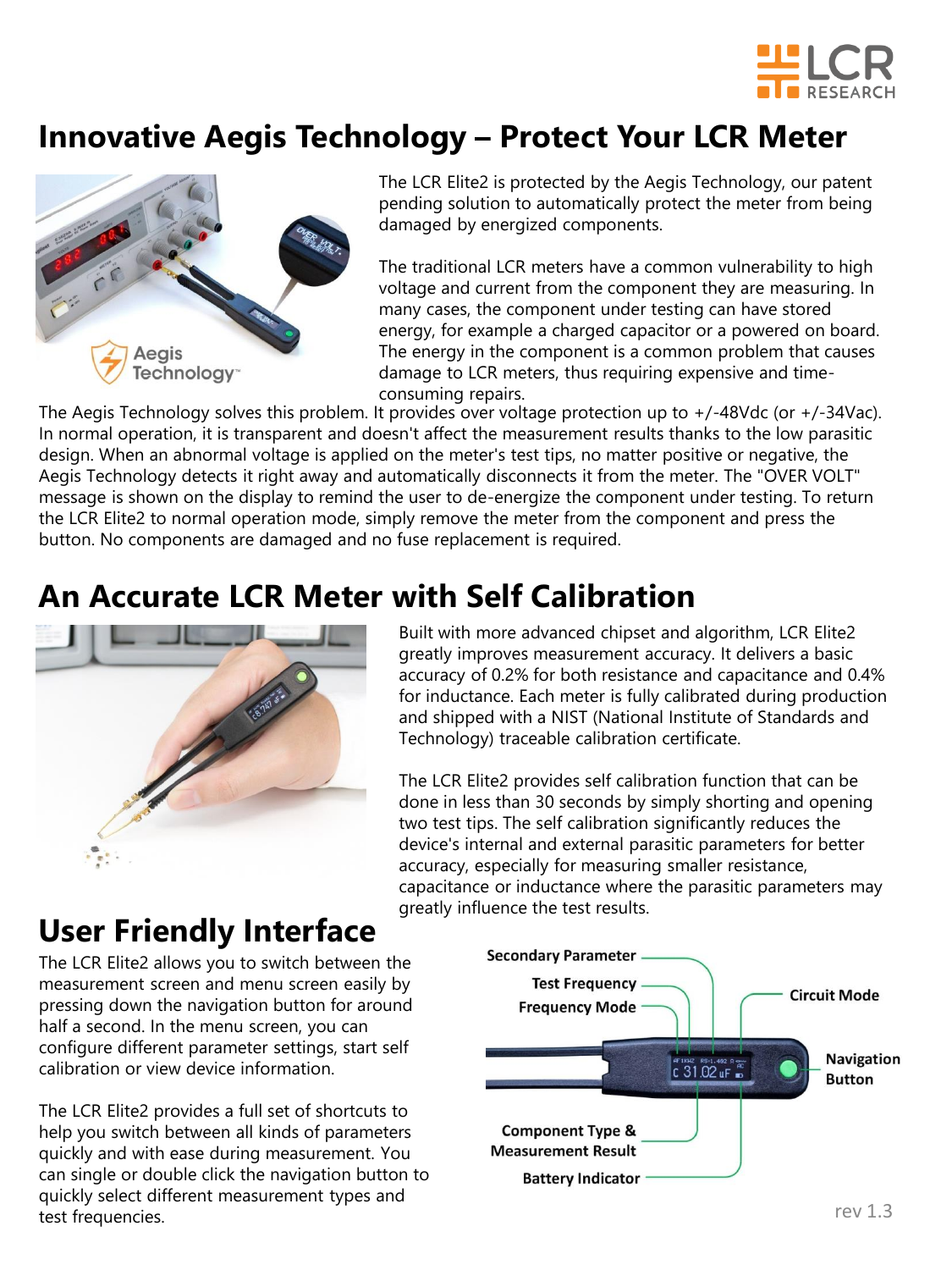

## **Tech Specs**

#### Product Characteristics

| Dimensions (L x W x H)       | 151 x 19 x 14.5 mm                                                                                                                                                                                                                                                                                                                                                                                                                                                                      |  |
|------------------------------|-----------------------------------------------------------------------------------------------------------------------------------------------------------------------------------------------------------------------------------------------------------------------------------------------------------------------------------------------------------------------------------------------------------------------------------------------------------------------------------------|--|
| Weight                       | 30 grams                                                                                                                                                                                                                                                                                                                                                                                                                                                                                |  |
| Display                      | 0.91-inch, 128x32 OLED display                                                                                                                                                                                                                                                                                                                                                                                                                                                          |  |
| Battery                      | 3.7V, 180 mAH internal lithium-ion polymer battery                                                                                                                                                                                                                                                                                                                                                                                                                                      |  |
| <b>Battery Life</b>          | 1 day in typical measurement (1)                                                                                                                                                                                                                                                                                                                                                                                                                                                        |  |
| <b>Charging Source</b>       | USB port<br>USB power adapter (output voltage DC 5V $\pm$ 5%)                                                                                                                                                                                                                                                                                                                                                                                                                           |  |
| Charging Time                | 2.5 hours (typical)                                                                                                                                                                                                                                                                                                                                                                                                                                                                     |  |
| Safety and EMC<br>Compliance | FCC15/EN 55011/ICES-003 - Class B, Radiated Emissions<br>FCC15/ICES-003 - Class B, Conducted Emissions<br>EN 55011: Mains Terminal Disturbance Voltage, Class B<br>EN 61000-3-2: Harmonics Current Emissions, Class A<br>EN 61000-3-3: Voltage Fluctuations and Flicker<br>EN 61000-4-2: ESD (4 kV Contact, 8 kV Air)<br>EN 61000-4-3: Electromagnetic Field<br>EN61000-4-4: Burst, EN61000-4-5: Surge<br>EN61000-4-6: Conducted RF<br>EN61000-4-11: Voltage Dips / Short Interruptions |  |

#### Testing Signal Specifications

| Testing Frequency          | 100Hz, 120Hz, 1kHz, 10kHz             |
|----------------------------|---------------------------------------|
| Testing Frequency Accuracy | 50 ppm (0.005%)                       |
| Testing Signal Level       | $\sqrt{0.5}$ Vrms, $+/-$ 5% sine wave |
| Source Impedance           | $100\Omega \pm 1\%$                   |

#### Measurement Ranges and Optimal Testing Frequency

| <b>Parameter</b> | <b>Measurement range</b>         | <b>Optimal testing frequency</b> |
|------------------|----------------------------------|----------------------------------|
| Resistance       | $20 \text{mA}$ to $10 \text{MA}$ | 1kHz                             |
|                  | 0.1pF to 40nF                    | 10kHz                            |
| Capacitance      | 40nF to 40uF                     | 1kHz                             |
|                  | 40uF to 5mF                      | 100Hz                            |
|                  | 0.3uH to 1mH                     | 10kHz                            |
| Inductance       | 1 $mH$ to 100 $mH$               | 1kHz                             |
|                  | 100mH to 1H                      | 100Hz                            |

#### Over Voltage Protection Specifications

| <b>Maximum Range</b>                   | <b>Conditions</b>                             |  |
|----------------------------------------|-----------------------------------------------|--|
| $\pm$ 48Vdc (or $\pm$ 34Vac sine wave) | The voltage is applied between two test tips. |  |